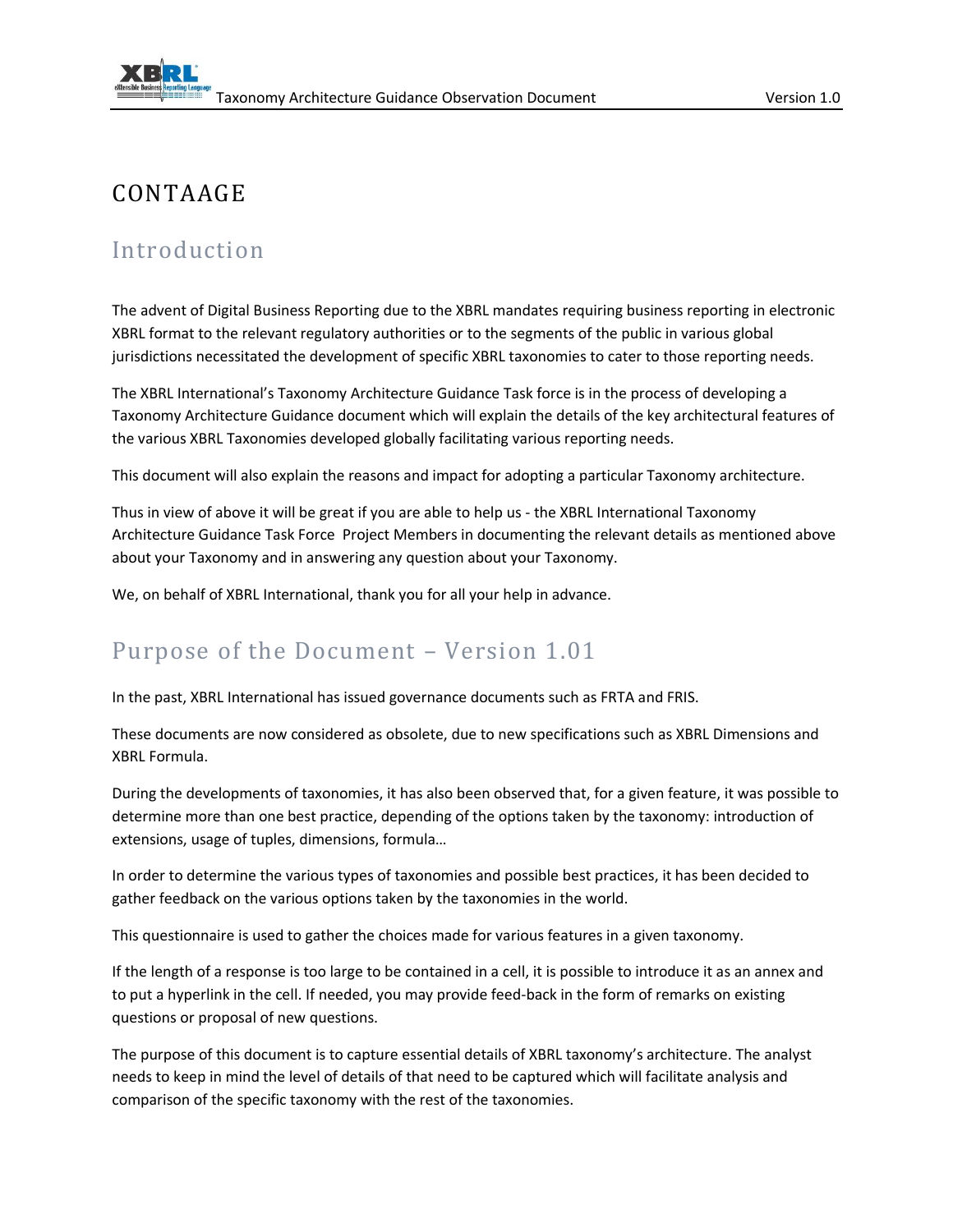

Please note that the items marked with **\*** were considered as mandatory to report.

## General

|   | 1.0   | Context of the taxonomy                                              | Administración General del Estado.                             |
|---|-------|----------------------------------------------------------------------|----------------------------------------------------------------|
|   |       | If needed, explanations about the taxonomy and its context           | España                                                         |
|   |       |                                                                      |                                                                |
| * | 1.1   | Purpose of the taxonomy (disclosure/GAAP)                            | Reportes financieros de la                                     |
|   |       | What is the purpose of the taxonomy? Is it for Business reporting?   | información a rendir al Tribunal de                            |
|   |       | Financial reporting? External disclosures? Corporate actions? Or     | Cuentas según la Orden                                         |
|   |       | does it represent the accounting standards of a jurisdiction?        | EHA/3067/2011 de 8 de Noviembre                                |
|   |       |                                                                      | por la que se aprueba la Instrucción                           |
|   |       |                                                                      | de Contabilidad para la                                        |
|   |       |                                                                      | Administración General del Estado                              |
|   |       |                                                                      | (ICAGE).                                                       |
|   | 1.2   | Type of data represented                                             | Reportes financieros                                           |
|   |       | Related to 1.1, what kind of data does the taxonomy store? Is it     |                                                                |
|   |       | business reporting data? Transactional data? Or both, does it have   | Contenido numérico y textual                                   |
|   |       | numbers or textual content or both?                                  |                                                                |
|   |       |                                                                      |                                                                |
|   | 1.3   | Closed or open taxonomy? Extensions allowed?                         | Taxonomía abierta, admite                                      |
|   |       | Has the taxonomy been used to be closed or open? Is it being used    | extensiones.                                                   |
|   |       | in a mandate where extensions to the taxonomy are allowed? Are       |                                                                |
|   |       | the extensions mandatory?                                            | Hereda gran parte de su definición<br>de la taxonomía CONTAEPA |
|   |       |                                                                      |                                                                |
|   | 1.4   | Stakeholders of the taxonomy.                                        | Propietario: IGAE                                              |
|   |       | Who are the owners, and users of the taxonomy? For example, a        | Usuarios: Administración General                               |
|   |       | GAAP taxonomy adopted by a securities regulator, and extended to     | del Estado, Tribunal de Cuentas                                |
|   |       | have its own reporting requirements and being used by companies      |                                                                |
|   |       |                                                                      |                                                                |
|   |       |                                                                      |                                                                |
|   |       | to report, and investors to consume data will have stakeholders like |                                                                |
|   |       | the accounting standards setter, securities regulator, reporting     |                                                                |
|   |       | platform creator, companies, investors etc.                          |                                                                |
|   | 1.5   | Business case details                                                |                                                                |
|   |       |                                                                      |                                                                |
|   |       | The business requirements could be a very detailed response added    |                                                                |
|   |       | as an annexure, like the given example.                              |                                                                |
|   | 1.5.1 | Number of expected users                                             | 30                                                             |
|   |       | Number of users of this taxonomy, including all stakeholders.        |                                                                |
|   | 1.5.2 | <b>Expected Costs</b>                                                |                                                                |
|   |       | Costs that have incurred, any budgetary details if available.        |                                                                |
|   | 1.5.3 | <b>Quantified Benefits</b>                                           |                                                                |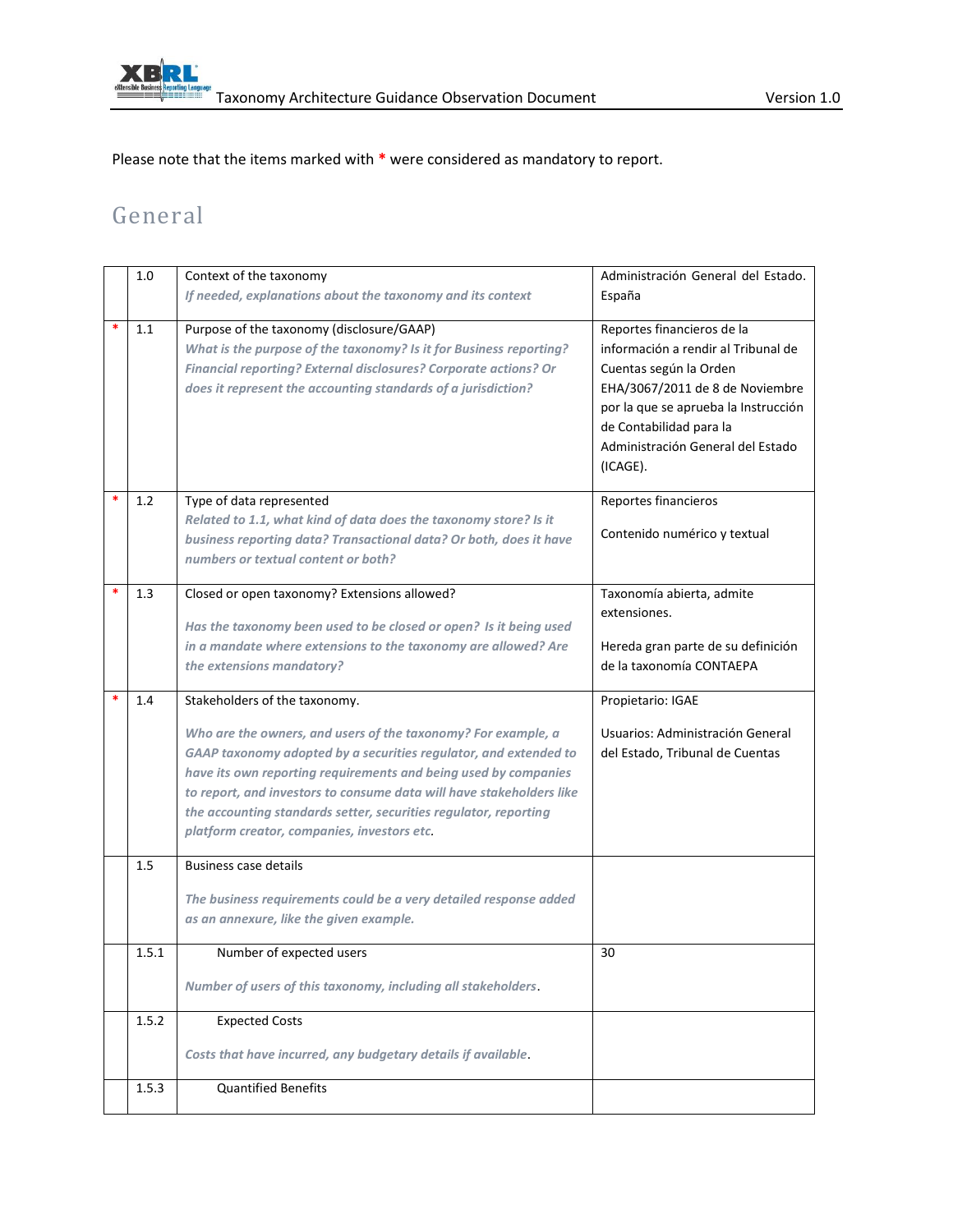

|   |       | Were they any quantified benefits achieved once the XBRL system<br>was adopted? Fill only if available and relevant to the taxonomy |                                                                                         |
|---|-------|-------------------------------------------------------------------------------------------------------------------------------------|-----------------------------------------------------------------------------------------|
|   |       |                                                                                                                                     |                                                                                         |
|   | 1.5.4 | <b>Other Expected Benefits</b>                                                                                                      | Normalización de la información                                                         |
|   |       |                                                                                                                                     | Tratamiento automatizado de los<br>datos                                                |
|   |       |                                                                                                                                     | Adopción de nuevos estándares y el<br>posicionamiento que esto implica<br>en el sector. |
|   | 1.5.5 | Actual experience as compared to above expectations                                                                                 |                                                                                         |
|   | 1.5.6 | Other                                                                                                                               |                                                                                         |
|   |       |                                                                                                                                     |                                                                                         |
|   | 1.6   | How mature is the taxonomy?                                                                                                         |                                                                                         |
|   | 1.6.1 | Number of versions                                                                                                                  | $\mathbf{1}$                                                                            |
|   |       | Number of versions of the taxonomy that have been created, what                                                                     | Expectativas: cada versión estable                                                      |
|   |       | was the frequency of version creation?                                                                                              | durante, al menos, un año                                                               |
| * | 1.6.2 | Time since used                                                                                                                     | Versión 1.0: en uso desde Julio                                                         |
|   |       | Since how long the current taxonomy in question has been used? All                                                                  | 2012                                                                                    |
|   |       | the versions, if possible you could provide a version breakdown.                                                                    |                                                                                         |
|   | 1.6.3 | Number of instances                                                                                                                 | 1                                                                                       |
|   |       |                                                                                                                                     |                                                                                         |
|   |       |                                                                                                                                     |                                                                                         |
|   | 1.7   | <b>Base Language?</b><br>What is the base language of the taxonomy? Which means what                                                | Español                                                                                 |
|   |       | language are the XML tags, and the documentation created in?                                                                        |                                                                                         |
|   |       | What are the other language labels does the taxonomy have?                                                                          |                                                                                         |
|   | 1.8   | Is there a filing manual? Taxonomy guidance document?                                                                               | Sí. Accesible desde la página web<br>de la taxonomía:                                   |
|   |       | Has a filing manual been provided? How detailed is it in terms of                                                                   |                                                                                         |
|   |       | providing taxonomy details? Attach the document or link to access                                                                   | Enlace a taxonomía                                                                      |
|   |       | the document if possible.                                                                                                           |                                                                                         |
| * | 1.9   | <b>Statistics</b>                                                                                                                   |                                                                                         |
|   |       | Total number of concepts                                                                                                            |                                                                                         |
|   |       | Primary item                                                                                                                        | 1949                                                                                    |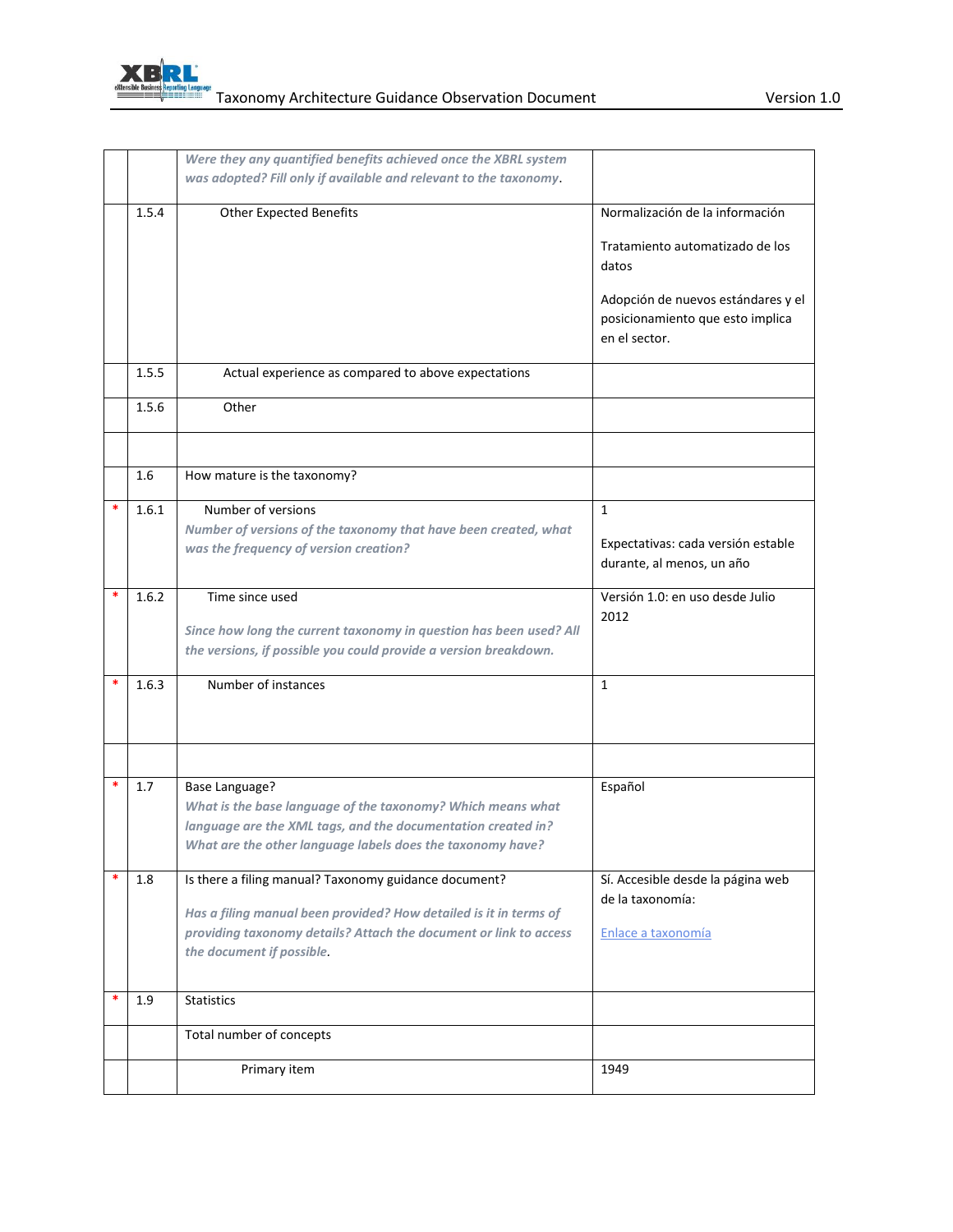

|        |      | <b>Dimensions</b>                                                              |                                      |
|--------|------|--------------------------------------------------------------------------------|--------------------------------------|
|        |      | Hypercubes                                                                     |                                      |
|        |      | Domain members                                                                 |                                      |
|        |      | <b>Tuples</b>                                                                  | 104                                  |
|        |      | Others                                                                         | Nuevos atributos y tipos de datos. 5 |
| $\ast$ | 1.10 | Industries covered?                                                            | Contabilidad pública                 |
|        |      | What are industries covered? Provide as standard names as you can.             |                                      |
| $\ast$ | 1.12 | Common reporting practices included?-Are concepts defined on                   | Normativa de contabilidad pública:   |
|        |      | common reporting practices or standards or both?                               | Plan General de Contabilidad         |
|        |      |                                                                                | Pública                              |
|        |      | Some taxonomies, especially financial reporting do not contain                 |                                      |
|        |      | common reporting elements. Mention if they do or they don't.                   |                                      |
| $\ast$ | 1.13 | XII recognition status                                                         |                                      |
|        | 1.14 | Other comments                                                                 |                                      |
|        | 1.15 | Link to the taxonomy                                                           | Enlace a taxonomía                   |
|        |      | If the taxonomy is publicly available, please specify where it can be<br>found |                                      |

# Overall Architecture

| 2.1 | Entry points                                                                                                                                                                                                     | Un único punto de entrada                                                                                                                                   |
|-----|------------------------------------------------------------------------------------------------------------------------------------------------------------------------------------------------------------------|-------------------------------------------------------------------------------------------------------------------------------------------------------------|
|     | Single, Multiple, No Specific Entry points example COREP Taxonomy?<br>How many?                                                                                                                                  | Los nombres de ficheros no<br>incluyen referencia a la versión                                                                                              |
|     | By industry, by standards, by type of period, by type of entity (related<br>to proportionality), by language(s)                                                                                                  |                                                                                                                                                             |
|     | Minimum tagging entry-point                                                                                                                                                                                      |                                                                                                                                                             |
|     | Could be used directly (clarification required)                                                                                                                                                                  |                                                                                                                                                             |
|     | Includes version information in filenames (e.g. date)                                                                                                                                                            |                                                                                                                                                             |
| 2.2 | Folder & file structure<br>How are the schema and linkbase files created? How are the<br>segregated? How are they stored in a folder? You could add the<br>folder structure diagram to the annexure for details. | Se define un esquema taxonómico<br>por cada modelo financiero a<br>reportar, y varios esquemas<br>taxonómicos que agrupan a su vez<br>esos esquemas simples |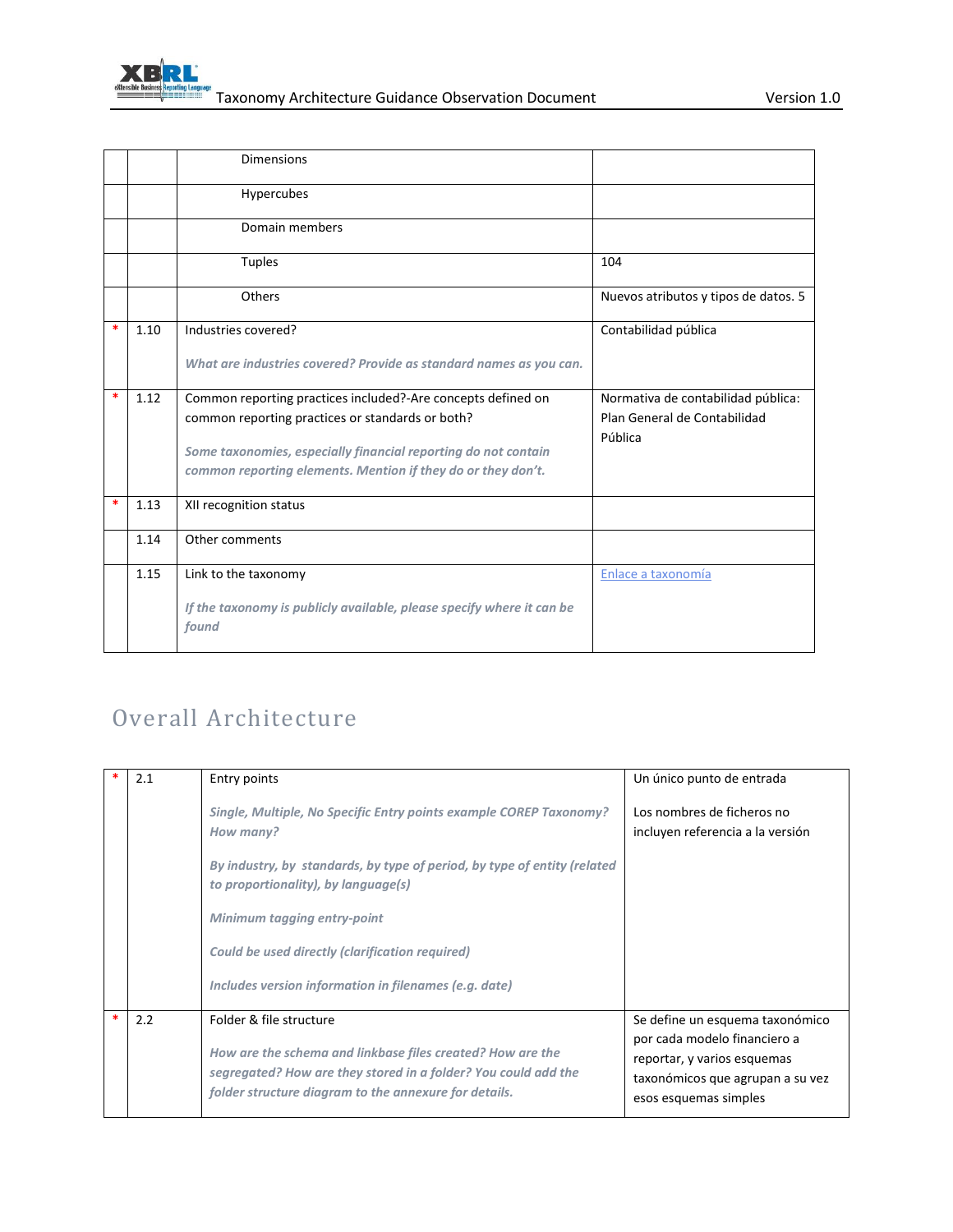<span id="page-4-0"></span>

|        |     |                                                                                                                                                                                                                                                                                                                    | conceptualmente                                                                                    |
|--------|-----|--------------------------------------------------------------------------------------------------------------------------------------------------------------------------------------------------------------------------------------------------------------------------------------------------------------------|----------------------------------------------------------------------------------------------------|
|        |     |                                                                                                                                                                                                                                                                                                                    | Se anexa un diagrama de estructura<br>al final del documento                                       |
|        |     |                                                                                                                                                                                                                                                                                                                    | Anexo 1                                                                                            |
|        | 2.3 | Is the architecture based on a form design?                                                                                                                                                                                                                                                                        | Sí                                                                                                 |
|        |     | Does the taxonomy architecture directly mimic the disclosure forms?<br>Which means that the linkbase structures, folder structures, schema<br>files, labels etc will be form specific, this could also mean that there<br>might not be normalization done across forms. Provide your<br>comments and observations. |                                                                                                    |
| $\ast$ | 2.4 | How have namespaces been used within the taxonomy?                                                                                                                                                                                                                                                                 | Representan: ejercicio contable y                                                                  |
|        |     | Does the namespace signify anything in the taxonomy? What does it<br>represent?                                                                                                                                                                                                                                    | modelo financiero                                                                                  |
| *      | 2.5 | Is the taxonomy in one namespace? Are different 'sections' of the                                                                                                                                                                                                                                                  | Un namespace por cada esquema                                                                      |
|        |     | 'same' taxonomy in different namespaces? Are there multiple<br>namespaces from importing external taxonomies?                                                                                                                                                                                                      | taxonómico. Cada esquema<br>taxonómico representa un modelo                                        |
|        |     |                                                                                                                                                                                                                                                                                                                    | financiero a reportar                                                                              |
| *      | 2.6 | Versioning methodology?                                                                                                                                                                                                                                                                                            | El versionado se representa                                                                        |
|        |     | Versions include date?                                                                                                                                                                                                                                                                                             | mediante la iteración de<br>información numérica que forma                                         |
|        |     | Renaming of files for new versions                                                                                                                                                                                                                                                                                 | parte del nombre de la taxonomía.                                                                  |
|        |     | Do element names remain constant over taxonomy versions?                                                                                                                                                                                                                                                           | Existe un documento de control de                                                                  |
|        |     | Frequency of new versions                                                                                                                                                                                                                                                                                          | cambios que asocia ese nombre de<br>la taxonomía a la fecha de puesta                              |
|        |     |                                                                                                                                                                                                                                                                                                                    | en producción de la versión y                                                                      |
|        |     |                                                                                                                                                                                                                                                                                                                    | detalla las novedades con respecto<br>a versiones anteriores.                                      |
|        |     |                                                                                                                                                                                                                                                                                                                    | Los ficheros no incorporan versión<br>en su nombrado, solo lo incorpora<br>la carpeta contenedora. |
|        |     |                                                                                                                                                                                                                                                                                                                    | Estimación de frecuencia de<br>versiones: 1 al año                                                 |
| *      | 2.7 | To what extent are context periods expected to vary throughout the                                                                                                                                                                                                                                                 | No. Los contextos representan                                                                      |
|        |     | report? e.g. current reporting period and comparative reporting<br>periods                                                                                                                                                                                                                                         | siempre un ejercicio contable que<br>es, por lo general, un año.                                   |
|        | 2.8 | Conformance to FRTA                                                                                                                                                                                                                                                                                                | Parcialmente. No se cumple la FRTA<br>en cuanto a las recomendaciones                              |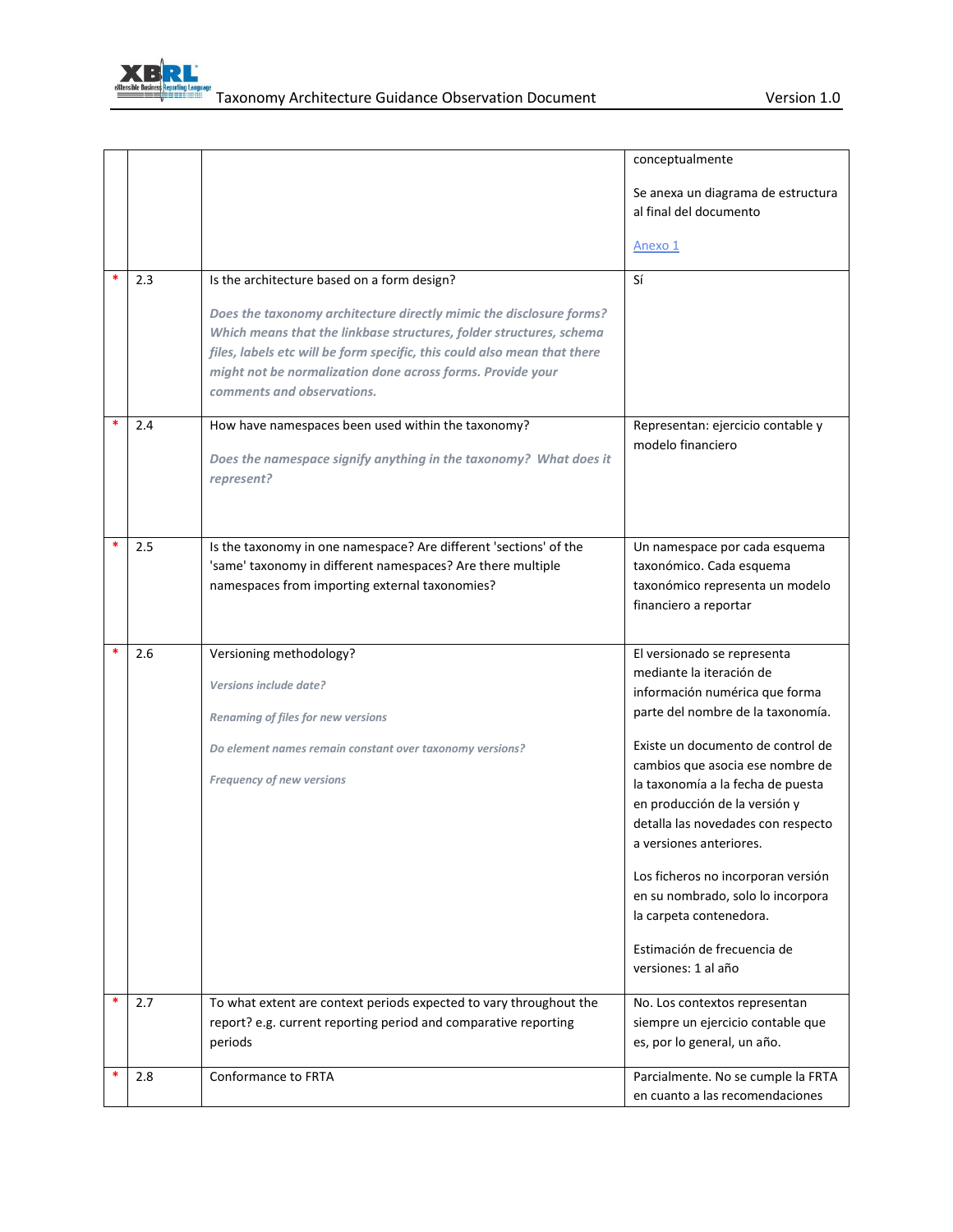

|      | Is the taxonomy complying with FRTA, or intends to comply with FRTA. | de límite de caracteres en los  |
|------|----------------------------------------------------------------------|---------------------------------|
|      | If it does not what kind of clauses of FRTA or exactly which ones it | prefijos de los elementos.      |
|      | does not comply with. Do they have it documented?                    |                                 |
| 2.9  | Conformance to any other best practices (GFM, EFM etc.)              | Buenas prácticas en cuanto a    |
|      |                                                                      | mecanismos de nombrado de       |
|      |                                                                      | elementos.                      |
|      |                                                                      |                                 |
| 2.10 | What meaning is ascribed to the Entity context element?              | El contexto recoge el nombre e  |
|      |                                                                      | identificador de la entidad que |
|      |                                                                      | reporta la información.         |
|      |                                                                      |                                 |
| 2.11 | Whether there is separate documentation reflecting on the            |                                 |
|      | architecture of the Taxonomy and location of the document? Or        |                                 |
|      | everything is in the same one.                                       |                                 |
|      |                                                                      |                                 |
|      |                                                                      |                                 |
|      |                                                                      |                                 |

## Details

### **Schema**

| 3.1 | Naming convention for element names?                                                                                                                                                                                                       | Se ha seguido el sistema L3C (Label                                                                                                                                                                                                                               |
|-----|--------------------------------------------------------------------------------------------------------------------------------------------------------------------------------------------------------------------------------------------|-------------------------------------------------------------------------------------------------------------------------------------------------------------------------------------------------------------------------------------------------------------------|
|     | What is the naming convention of the element name? Is some<br>convention being followed? Is it LC3 or have the authors created their<br>own convention, if yes then what is the convention and what purpose<br>does this convention serve. | CamelCase Concatenation), sin<br>signos de puntuación. Dado el<br>tamaño de la taxonomía, un<br>requisito fundamental era<br>mantener para cada elemento el<br>nombre de sus antecesores, de<br>manera que para un elemento<br>aislado se sepa a qué modelo y qué |
|     |                                                                                                                                                                                                                                            | epígrafe pertenece y lo identifique<br>unívocamente en la taxonomía.<br>Esto se consigue concatenando el<br>nombre del padre como prefijo del<br>hijo y separado por barra baja, y así<br>sucesivamente en cada nivel de                                          |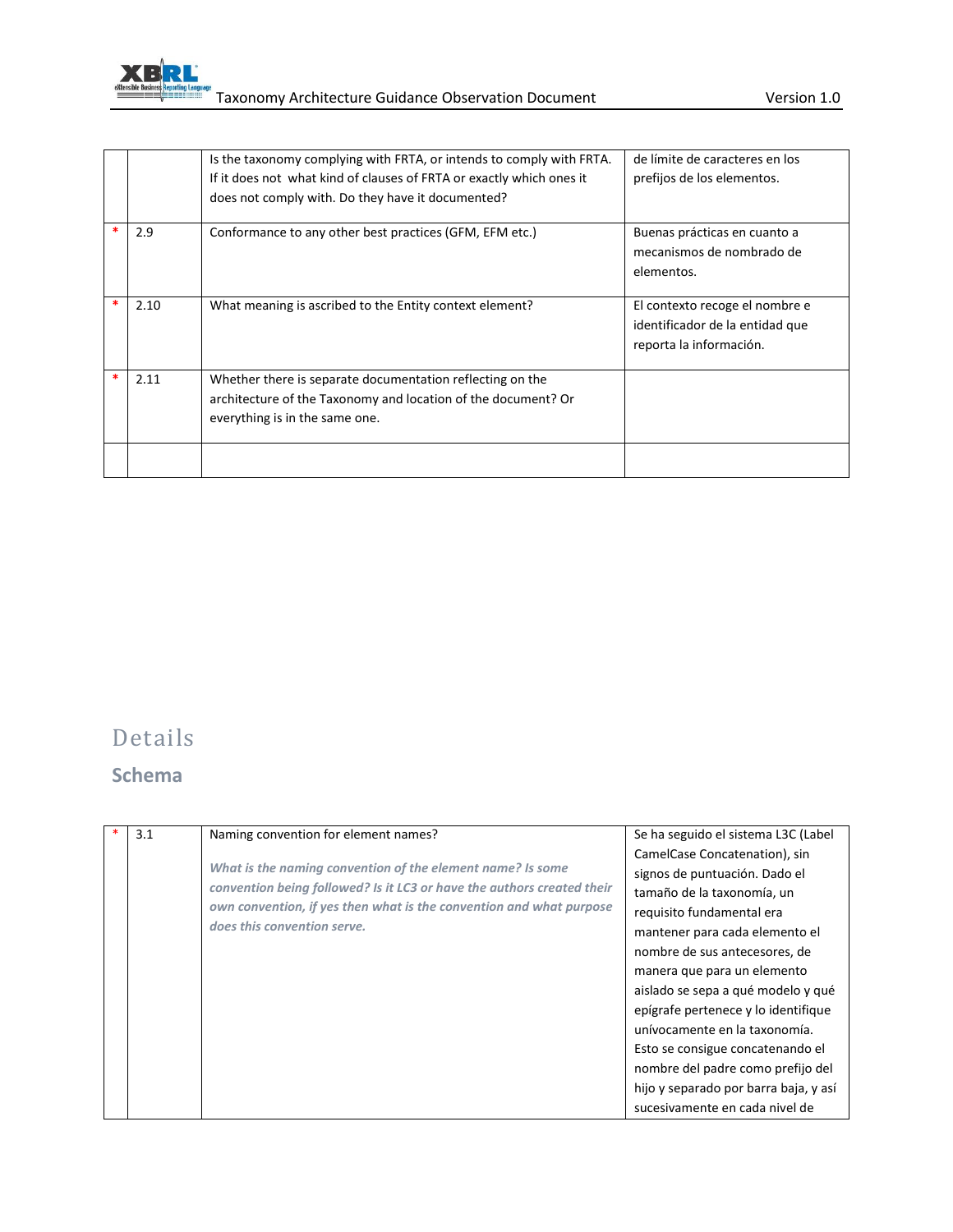

|        |      |                                                                                                                                                                                                                    | desglose.                                                                                                                                                                                           |
|--------|------|--------------------------------------------------------------------------------------------------------------------------------------------------------------------------------------------------------------------|-----------------------------------------------------------------------------------------------------------------------------------------------------------------------------------------------------|
|        | 3.2  | Are namespaces stable across versions of the taxonomy?                                                                                                                                                             | Sí                                                                                                                                                                                                  |
|        | 3.3  | Is the balance attribute used to define the monetary items?                                                                                                                                                        | No                                                                                                                                                                                                  |
|        | 3.4  | Are there concept(s) which should be normally negative?                                                                                                                                                            | Sí                                                                                                                                                                                                  |
|        | 3.5  | Have any additional XBRL standard data types (apart from the normally<br>used monetary, shares etc?), have the non-num and num data types<br>libraries be used?<br>Have any new unconventional data types created. | Uso fundamentalmente de tipo<br>string y monetario.<br>Se han creado nuevos tipos de<br>datos en un fichero .xsd<br>independiente y que dan soporte a<br>necesidades de negocio de la<br>taxonomía. |
|        | 3.5  | Is the type registry schema (dtr.xsd) used?                                                                                                                                                                        | No                                                                                                                                                                                                  |
|        | 3.6  | New arcroles?<br>Have any ne arcoles been created? If yes, then which linkbases are<br>they being used and why have they been created?                                                                             | No                                                                                                                                                                                                  |
|        | 3.7  | Separate schema files for element declarations? If so, then what are<br>they criteria of differentiation?                                                                                                          | Sí, los elementos están agrupados<br>en base a los modelos financieros a<br>los que se refieren.                                                                                                    |
|        | 3.8  | Dimensional and non-dimensional elements - are defined in same<br>schema? Or separate schema                                                                                                                       | No existen elementos<br>dimensionales                                                                                                                                                               |
| $\ast$ | 3.9  | Have any new attributed been created?                                                                                                                                                                              | Sí                                                                                                                                                                                                  |
| $\ast$ | 3.10 | Do the attributes require software applications to custom build an<br>interpretation of they are for informative purpose? If so, then what?                                                                        | Ambos casos.                                                                                                                                                                                        |
| $\ast$ | 3.11 | Do any of the data types require customization in the application? Or<br>can the base xml schema spec be enough for interpretation?                                                                                | Es suficiente el schema base XML<br>para su interpretación                                                                                                                                          |
| $\ast$ | 3.12 | Extended link roles "Separate schema files for extended link roles?                                                                                                                                                |                                                                                                                                                                                                     |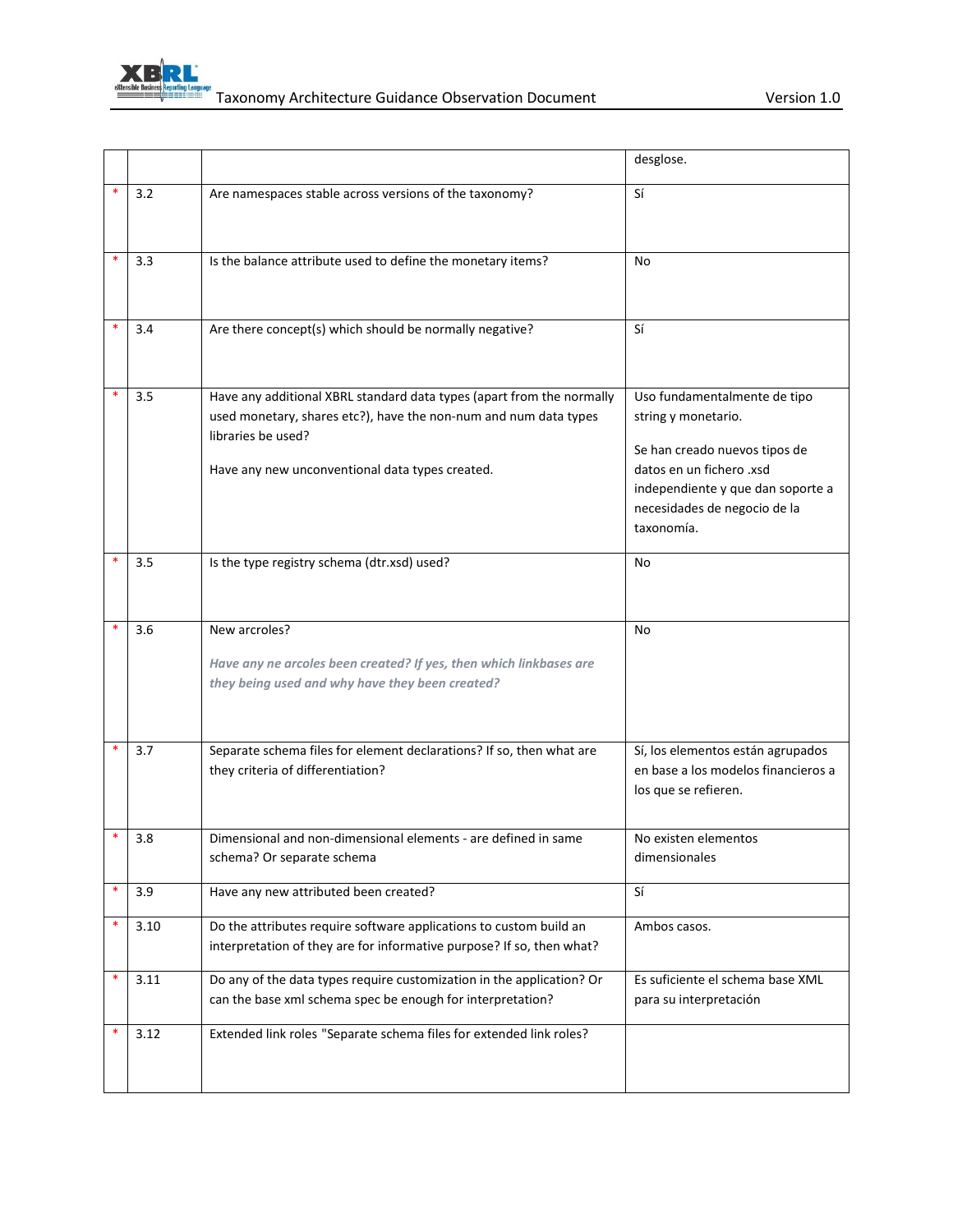

|        | 3.13 | Naming style for ELR Id, URI? Is it a standard convention that everyone<br>is following? (Namespace/role/Id)? Or is it different? |  |
|--------|------|-----------------------------------------------------------------------------------------------------------------------------------|--|
| *      | 3.14 | Is used on selected for all linkbases? Irrespective of the extended link<br>being used in the linkbase or not?                    |  |
| $\ast$ | 3.15 | Are sort codes used in ELR definitions? What is the pattern                                                                       |  |
| $\ast$ | 3.16 | Generic linkbase used to provide definitions for ELRs (in IFRS<br>taxonomy)"                                                      |  |

#### **Label Linkbase**

| *      | 4.1 | Multiple languages? Multiple files? Single file?                                                                                                                                  | Un único lenguaje.           |
|--------|-----|-----------------------------------------------------------------------------------------------------------------------------------------------------------------------------------|------------------------------|
| $\ast$ | 4.2 | Standard label construction convention?                                                                                                                                           | Sí                           |
| $\ast$ | 4.3 | Are labels concatenated based on other relationships to give a long,<br>unique and descriptive label?                                                                             | <b>No</b>                    |
| *      | 4.4 | New label roles created?<br>What are the purpose(s) of the label?                                                                                                                 | <b>No</b>                    |
| ∗      | 4.5 | Are the labels unique?                                                                                                                                                            | Sí                           |
| $\ast$ | 4.6 | Are preferred, negated, total or other labels used, does the presence<br>of these give specific meaning to the concept?                                                           | Uso de etiquetas de totales. |
| $\ast$ | 4.7 | Are documentation labels present?<br>What purpose do documentation labels and references serve? How do<br>they achieve that purpose? - e.g. Contain reference text or pointers to | <b>No</b>                    |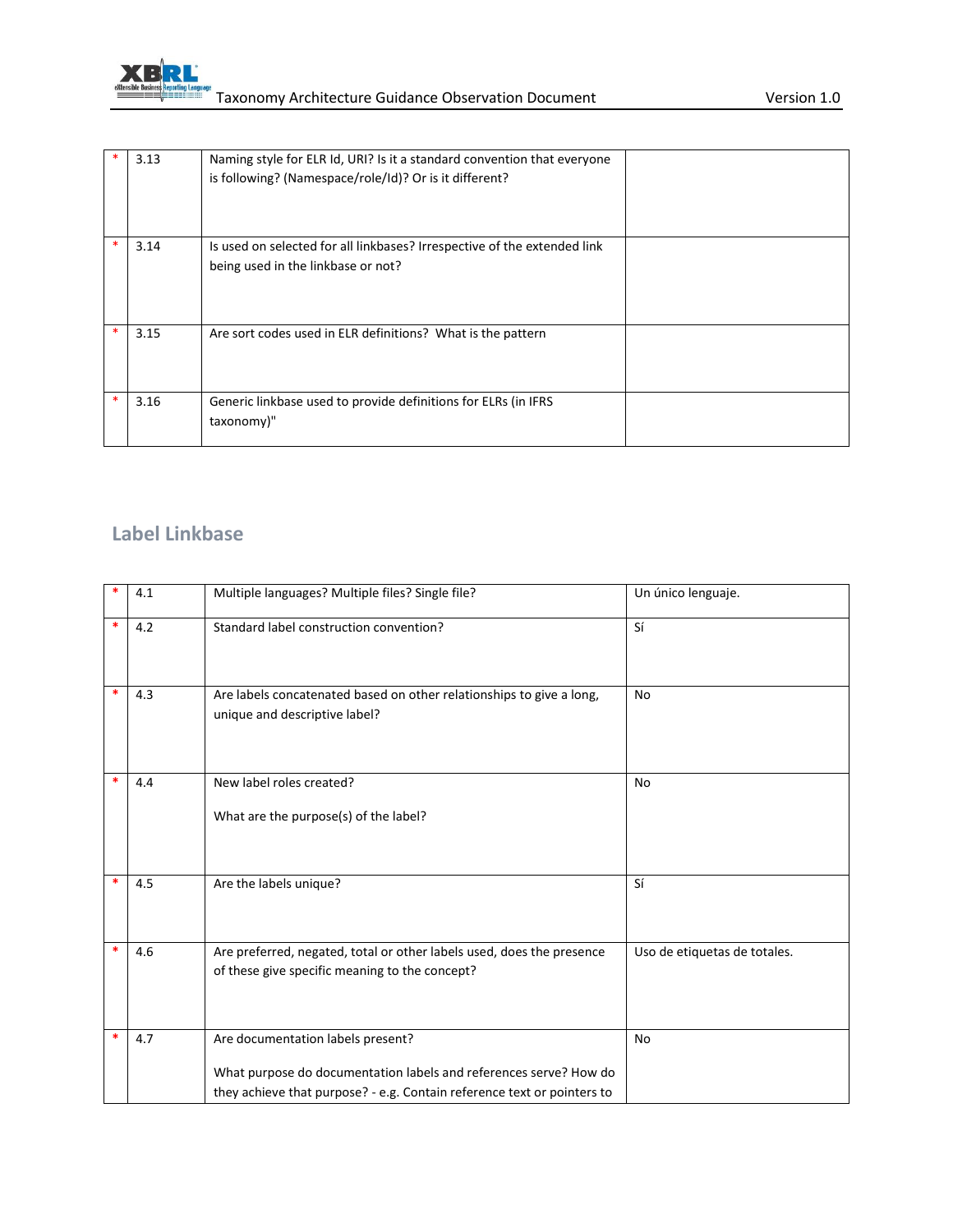

|   |      | references? How is it proposed to maintain these documentation<br>labels and who controls changes?  |                              |
|---|------|-----------------------------------------------------------------------------------------------------|------------------------------|
|   | 4.8  | Is style guide for labels available?                                                                | No                           |
|   | 4.9  | Do all items have a label - including hypercube items, dimension items,<br>domain members, tuples ? | Sí                           |
| * | 4.10 | Is the generic linkbase used for labels? Is a generic linkbase used<br>rather than a label linkbase | Se usa la linkbase genérica. |

#### **Reference Linkbase**

| *      | 5.1 | Are there reference linkbase(s)?                                                                      | No se usa |
|--------|-----|-------------------------------------------------------------------------------------------------------|-----------|
| $\ast$ | 5.2 | Is the standard reference part schema used?                                                           |           |
| $\ast$ | 5.3 | Are alternative reference part schema(s) provided?                                                    |           |
| *      | 5.4 | Reference roles used?                                                                                 |           |
| $\ast$ | 5.5 | References defined in one file, or modularized based on schema? or<br>standards?                      |           |
| $\ast$ | 5.6 | References defined for all elements? Or only non-abstract, but<br>including axis, tables and members? |           |
| $\ast$ | 5.7 | Are they any references created for Extended Link Roles (ELRs)?                                       |           |
| *      | 5.8 | Is order attribute used for references?                                                               |           |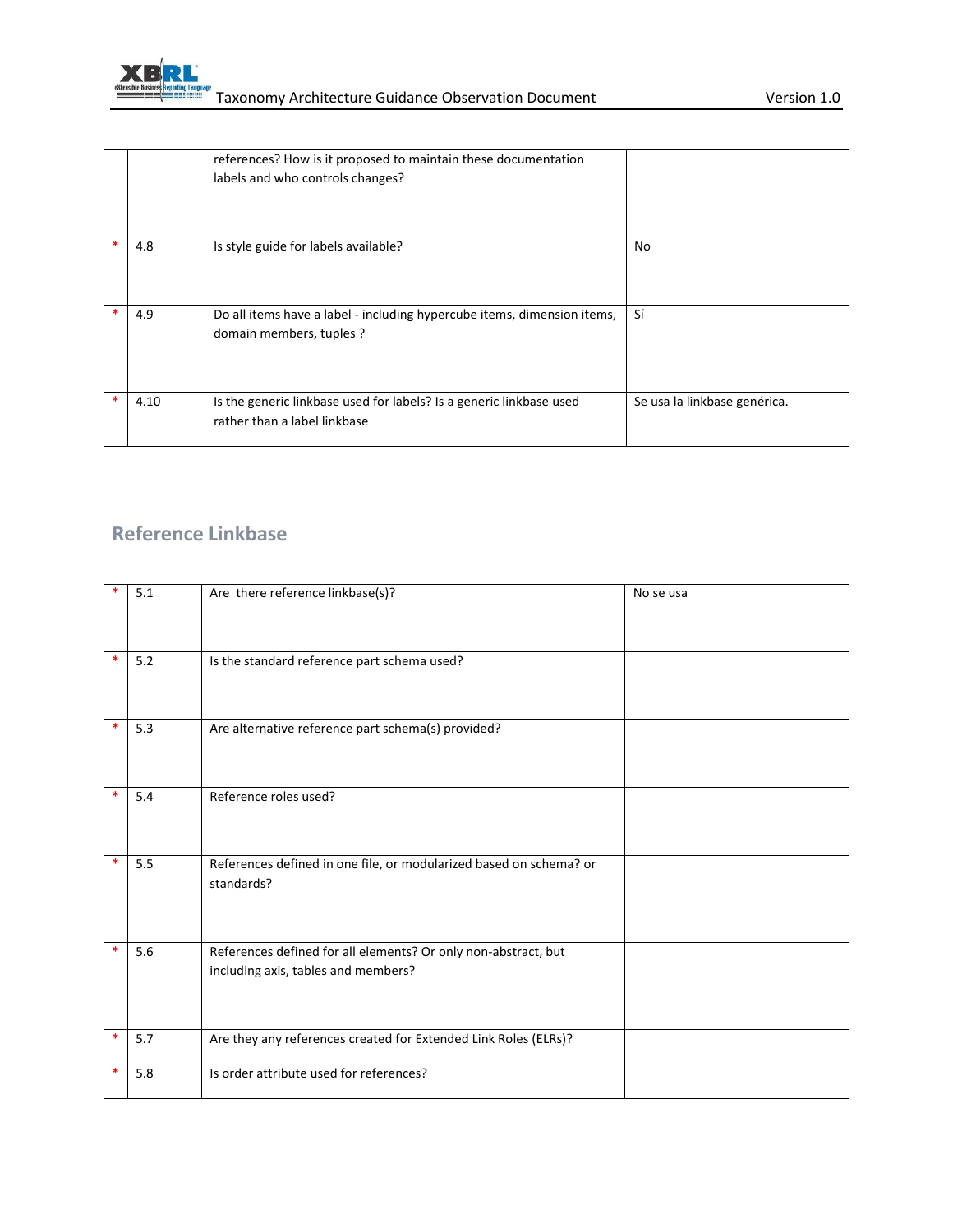

|      | Is there a sequence for reference parts?                                                                           |  |
|------|--------------------------------------------------------------------------------------------------------------------|--|
| 5.9  | Do references complement or replace documentation labels? What is<br>the stated purpose of the reference linkbase? |  |
| 5.10 | Are URLs or text Note references used? If so, how are they constructed<br>and maintained?                          |  |
| 5.11 | Is generic linkbase used for references? s Is a generic linkbase used<br>rather than a reference linkbase?         |  |

#### **Presentation Linkbase**

| 6.1 | Grouped by accounting standards/regulatory authorities-Separate ELRs<br>to represent the different accounting standards of reporting or for<br>common reporting practices or for separate disclosures? | Las presentaciones viene agrupadas<br>en base a los modelos contables<br>definidos por el PGCP                             |
|-----|--------------------------------------------------------------------------------------------------------------------------------------------------------------------------------------------------------|----------------------------------------------------------------------------------------------------------------------------|
| 6.2 | Any elements remain unused in presentation linkbase?                                                                                                                                                   | No                                                                                                                         |
| 6.3 | What is the stated purpose of the Presentation linkbase?                                                                                                                                               | Ofrecer una visualización de los<br>datos de la instancia similar a la que<br>presentan los modelos del plan<br>financiero |
| 6.4 | Does preferred role being used to specify? Or require any kind of<br>interpretation? Like the negated?                                                                                                 |                                                                                                                            |

### **Definition Linkbase**

| 7.1 | Is the dimensional hierarchy aligned against the presentation?                             | No se usa |
|-----|--------------------------------------------------------------------------------------------|-----------|
| 7.2 | Is the segment element, the scenario element or both used?<br>Are multiple base sets used? |           |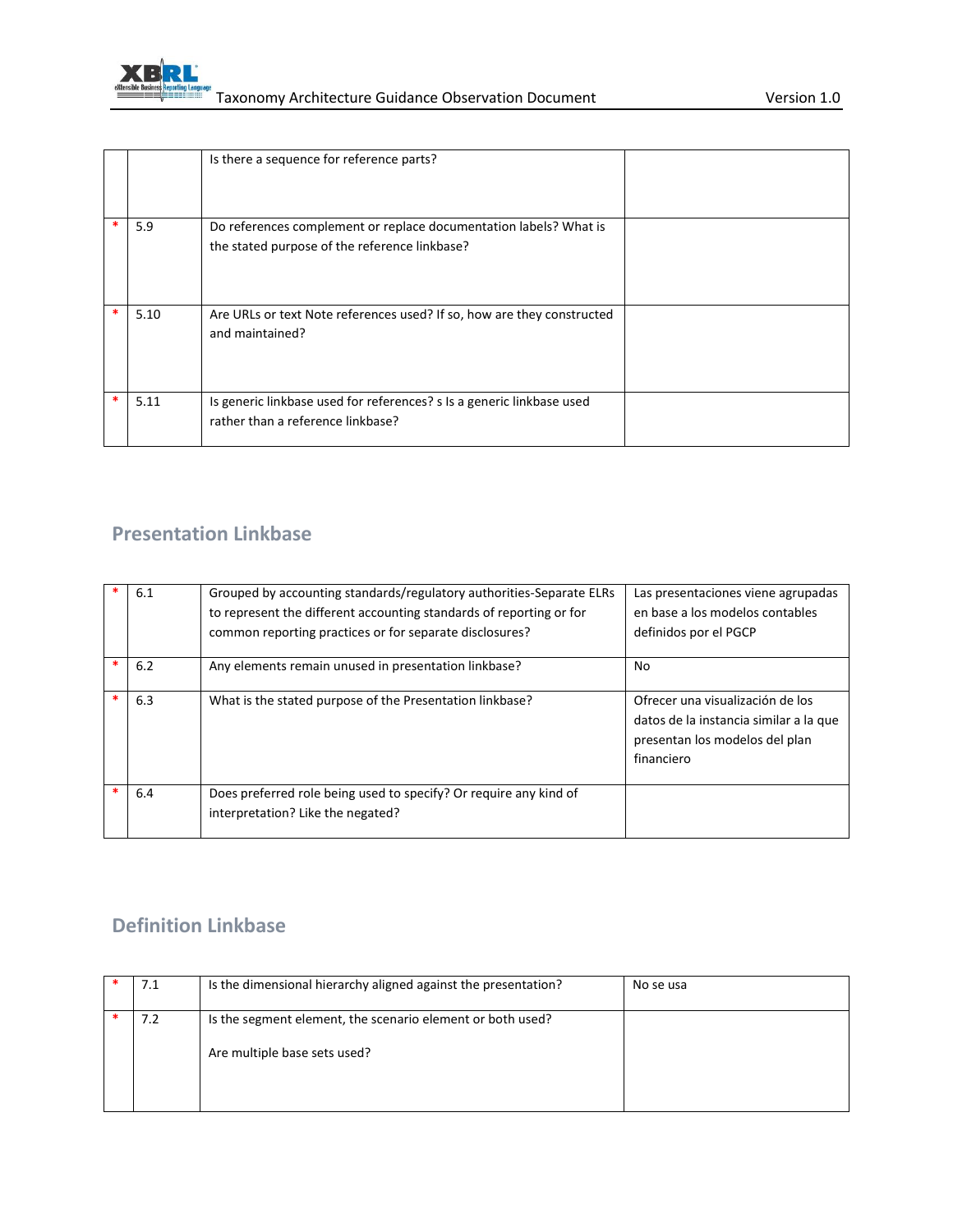

| *      | 7.3  | Are multiple domains used?                                                            |  |
|--------|------|---------------------------------------------------------------------------------------|--|
| *      | 7.4  | Are the dimension members hierarchised?                                               |  |
| $\ast$ | 7.5  | Are there domain members that are not usable?                                         |  |
| $\ast$ | 7.6  | Are inclusive hypercubes closed (closed attribute set to "true")?                     |  |
| ∗      | 7.7  | Are negated hypercubes (notAll arcrole) used? Why or why not?                         |  |
|        | 7.8  | If so, are negated hypercubes closed (closed attribute set to "true")?                |  |
| ∗      | 7.9  | Are hypercubes reused in the DTS? Extent of reuse?                                    |  |
| *      | 7.10 | Are hypercubes defined in their own extended link role (ELR)?                         |  |
| ∗      | 7.11 | What is the usage of the targetRole attribute in the sequence of<br>dimensional arcs? |  |
| *      | 7.12 | Are dimensions redefined in the hypercubes?                                           |  |
| *      | 7.13 | If so, are they hierarchised?                                                         |  |
| *      | 7.14 | Are there empty hypercubes?                                                           |  |
| *      | 7.15 | Are there hypercubes with an empty dimension (forbidding                              |  |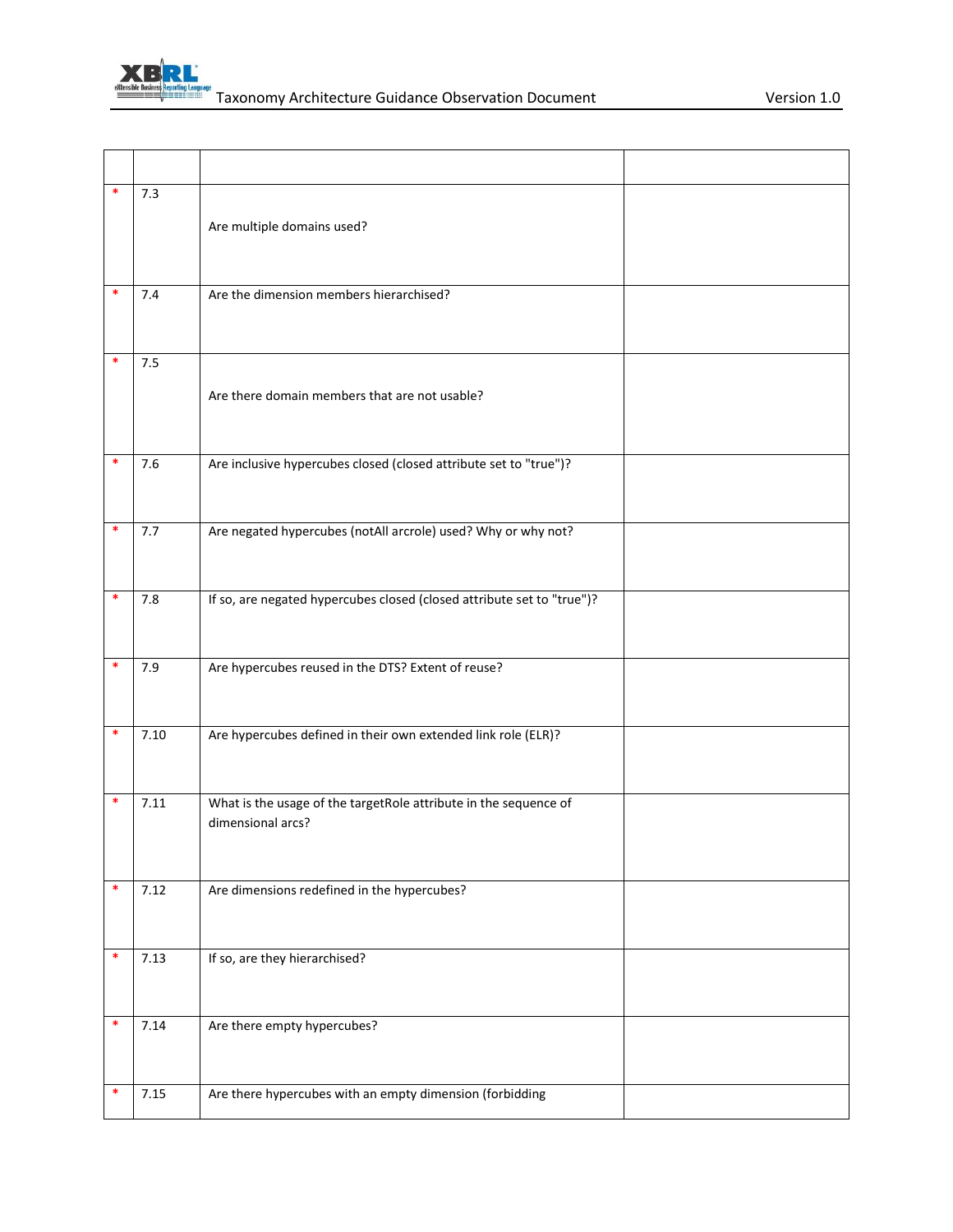

|      | hypercube)?                                                        |  |
|------|--------------------------------------------------------------------|--|
|      |                                                                    |  |
|      |                                                                    |  |
| 7.16 | Are all the dimensions applied to primary items? Or there are some |  |
|      | dimensions kept open to be applied?                                |  |
|      |                                                                    |  |
| 7.17 |                                                                    |  |
|      |                                                                    |  |
|      | Is definition linkbase used for non-dimensional relationships?     |  |
|      |                                                                    |  |

### **Calculation Linkbase**

| 8.1 | Are the weights limited to -1 and 1? (Yes/No)                                            | No se usa |
|-----|------------------------------------------------------------------------------------------|-----------|
| 8.2 | If no, then what are they used for?                                                      |           |
| 8.3 | Does the filing rule specify decimals or precision or both?<br>(decimals/precision/both) |           |
|     |                                                                                          |           |

#### **Formula Linkbase**

|        | 9.1  | Is XBRL formula technology used?                                       | No se usa |
|--------|------|------------------------------------------------------------------------|-----------|
| $\ast$ | 9.2  | Have assertions been used?                                             |           |
|        | 9.3  | Have formulas been used?                                               |           |
| *      | 9.4  | Does it have computation formula calculations?                         |           |
| *      | 9.5  | Is every assertion or formula identified?                              |           |
| *      | 9.6  | Is there a convention for the identification of assertions / formulas? |           |
|        | 9.7  | Are tolerance margins used?                                            |           |
| *      | 9.9  | How are tolerance margins defined?                                     |           |
| *      | 9.10 | Are generic messages used?                                             |           |
|        | 9.11 | Are assertions used together with calculation linkbase hierarchies?    |           |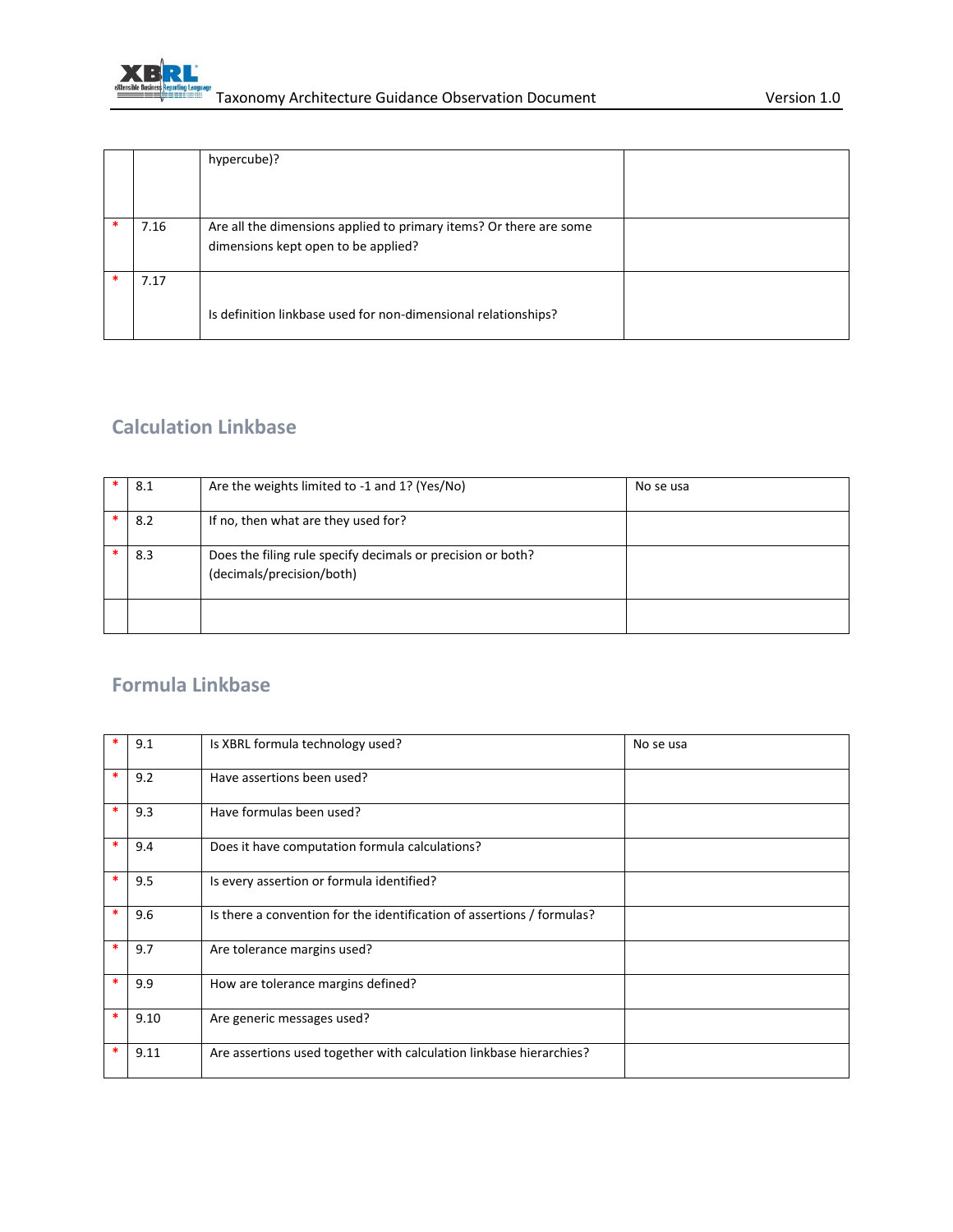

### **Data Models**

|   | 9.1  | Single axis tables? How have they been modeled? Simple hierarchies,     | Este tipo de tablas son modeladas                                      |
|---|------|-------------------------------------------------------------------------|------------------------------------------------------------------------|
|   |      | Tuples, Typed Dimensions or explicit dimensions-How a list is           | mediante el uso exclusivo de ítems,                                    |
|   |      | modeled?                                                                | usando un elemento ítem para                                           |
|   |      |                                                                         | recoger la información de cada                                         |
|   |      |                                                                         | celda de la tabla.                                                     |
|   |      |                                                                         |                                                                        |
|   | 9.2  | Multiple axis tables? How have they been modeled? How a matrix is       | Las tablas de tipo matriz se                                           |
|   |      | modeled?                                                                | representan mediante el uso de                                         |
|   |      |                                                                         | tuplas e ítems. Si la matriz es fija en                                |
|   |      |                                                                         | cuanto a su número de filas, se                                        |
|   |      |                                                                         | utilizan únicamente ítems.                                             |
|   |      |                                                                         | Representando cada ítem el cruce<br>de una fila con una columna. Si el |
|   |      |                                                                         | número de filas es variable, cada                                      |
|   |      |                                                                         | elemento fila se representa con una                                    |
|   |      |                                                                         | tupla. El content model de esa tupla                                   |
|   |      |                                                                         | viene dado por tantos ítems como                                       |
|   |      |                                                                         | columnas tenga la fila. Podremos                                       |
|   |      |                                                                         | tener de 0 a n tuplas, siendo cada                                     |
|   |      |                                                                         | tupla el reflejo de una fila.                                          |
|   |      |                                                                         |                                                                        |
| * | 9.3  | Textual data? With numbers/dates?                                       | Ambos                                                                  |
| * | 9.4  | How are roll up calculations modeled?                                   |                                                                        |
| * | 9.5  | How are roll-forward (movement analysis) calculations modeled?          |                                                                        |
| * | 9.6  | Mandatory and non Mandatory disclosures?-Methods of enforcing           |                                                                        |
|   |      | mandatory disclosures.                                                  |                                                                        |
|   |      |                                                                         |                                                                        |
| * | 9.7  | Business rules represented-Methods of representing business rules       |                                                                        |
|   |      | through formulas, formal presentation structure of the financial        |                                                                        |
|   |      | statement or report, calculation linkbases and other external           |                                                                        |
|   |      | mechanism                                                               |                                                                        |
|   | 9.9  | Multiple disclosure reports?-Whether it accomplishes the task of filing |                                                                        |
|   |      | to multiple regulatory agencies for example HMRC and the Companies      |                                                                        |
|   |      | nouse                                                                   |                                                                        |
|   |      |                                                                         |                                                                        |
| * | 9.10 | Does the taxonomy cover a single purpose/form or multiple?              |                                                                        |
| * | 9.11 | Does the taxonomy cover the requirements of more than one user?         |                                                                        |
| * | 9.12 | Definition linkbase used for?                                           |                                                                        |
| * | 9.13 | What meaning does instant and duration have?                            | Únicamente utilizamos contextos                                        |
|   |      |                                                                         | de tipo instant para representar la                                    |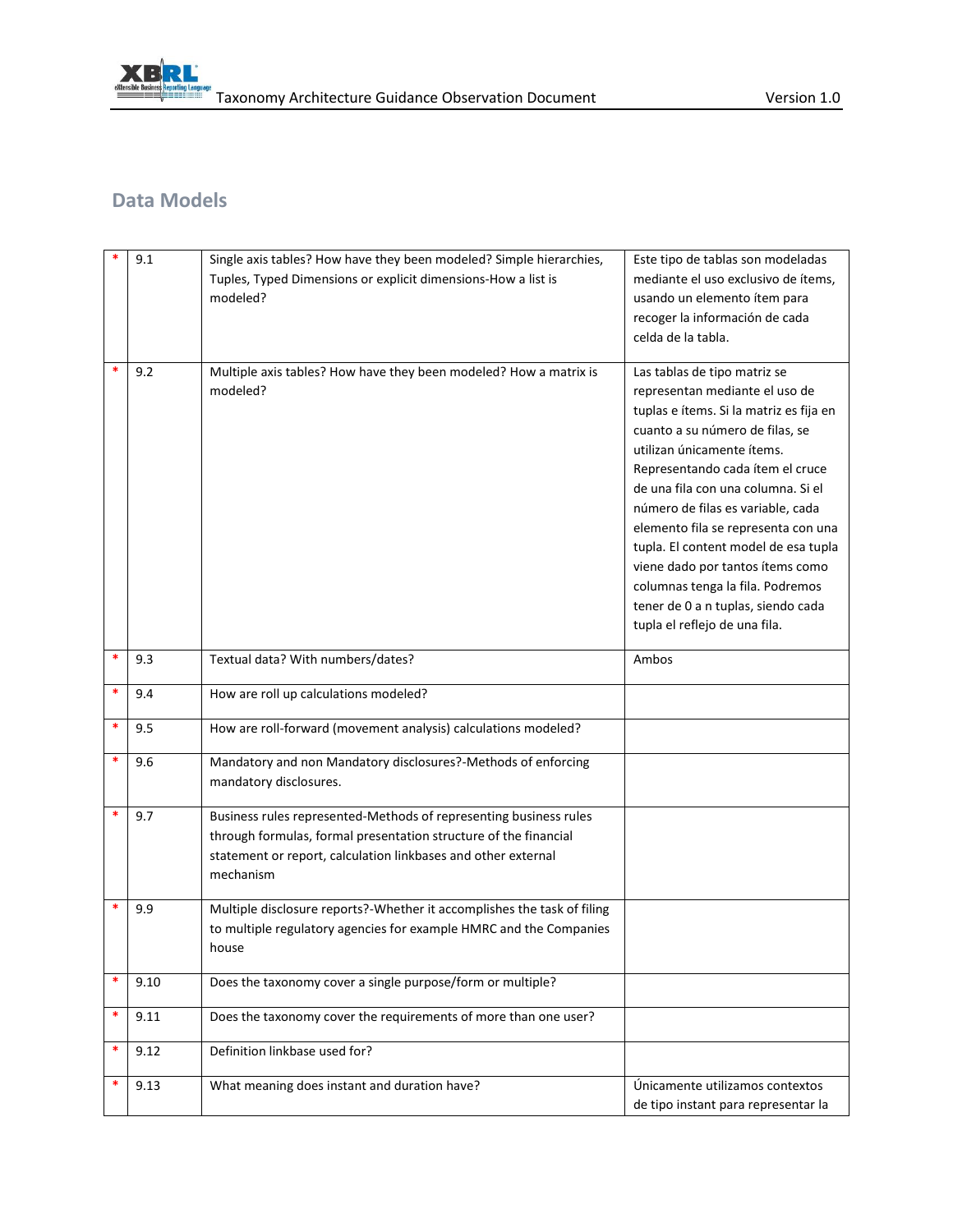

|        |      |                                                            | fecha de cierre del ejercicio<br>contable al que se refieren los datos<br>financieros enviados en la instancia<br>XBRL |
|--------|------|------------------------------------------------------------|------------------------------------------------------------------------------------------------------------------------|
| $\ast$ | 9.14 | What period type(s) are used for narrative items?          |                                                                                                                        |
| *      | 9.15 | What period type(s) are used for dates?                    | Instant                                                                                                                |
| *      | 9.16 | What period type(s) are used for abstract items?           | Instant                                                                                                                |
| *      | 9.17 | How are balancing items ("other" in a list) modelled?      |                                                                                                                        |
| $\ast$ | 9.18 | How are other participants in the report content modelled? |                                                                                                                        |

# Taxonomy Owner Details

| Name            | <b>IGAE</b>             |
|-----------------|-------------------------|
| Contact details | Contaepa@igae.minhap.es |
| Organization    | <b>IGAE</b>             |
| Comments        |                         |

# TAG-TF Analyst Details

| <b>Analyst Name</b> | Área de Cuenta General y Cuentas<br>Económicas. IGAE. |
|---------------------|-------------------------------------------------------|
| Time taken          | 3 horas                                               |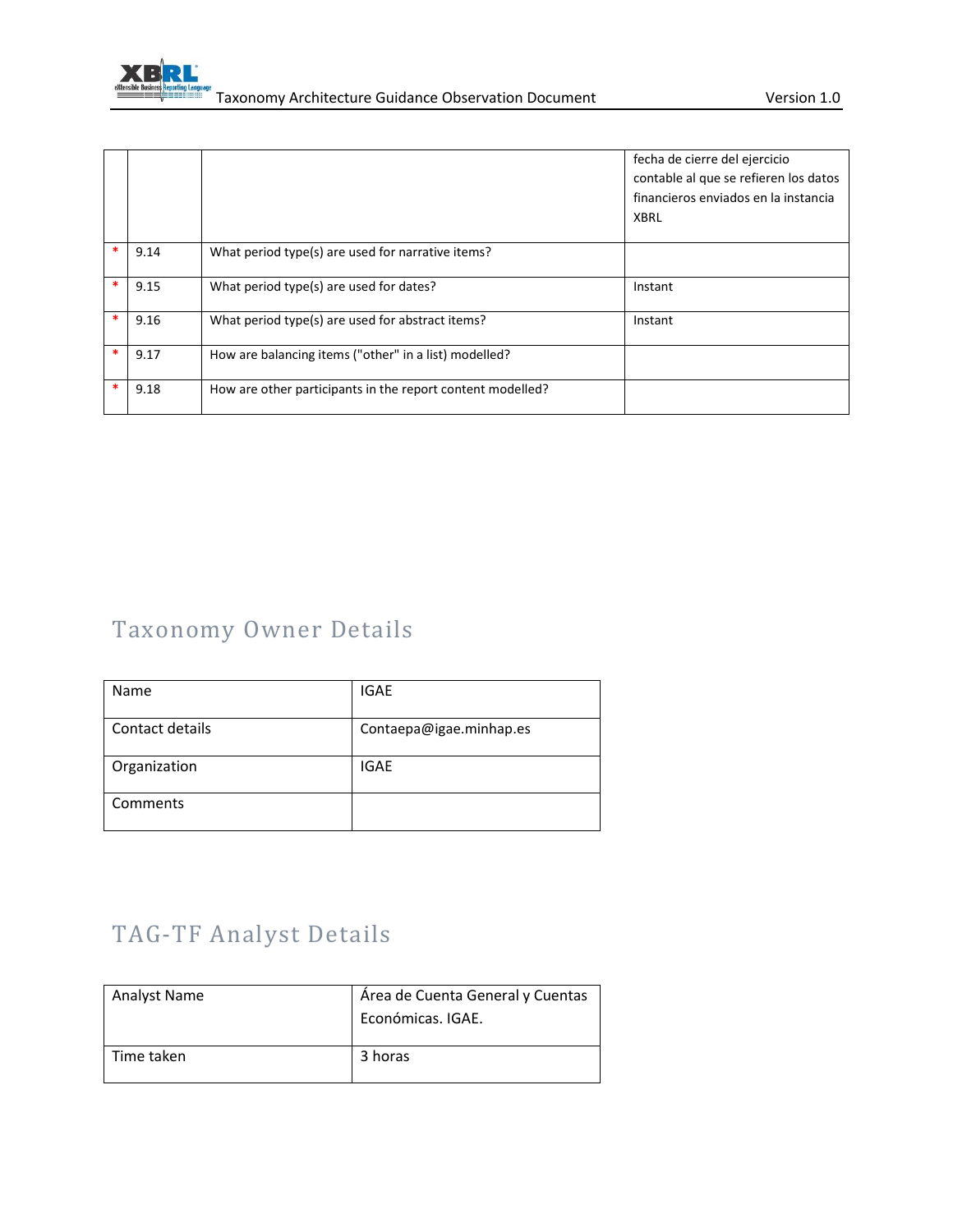

| Date       | 28-08-2012 |
|------------|------------|
| l Comments |            |